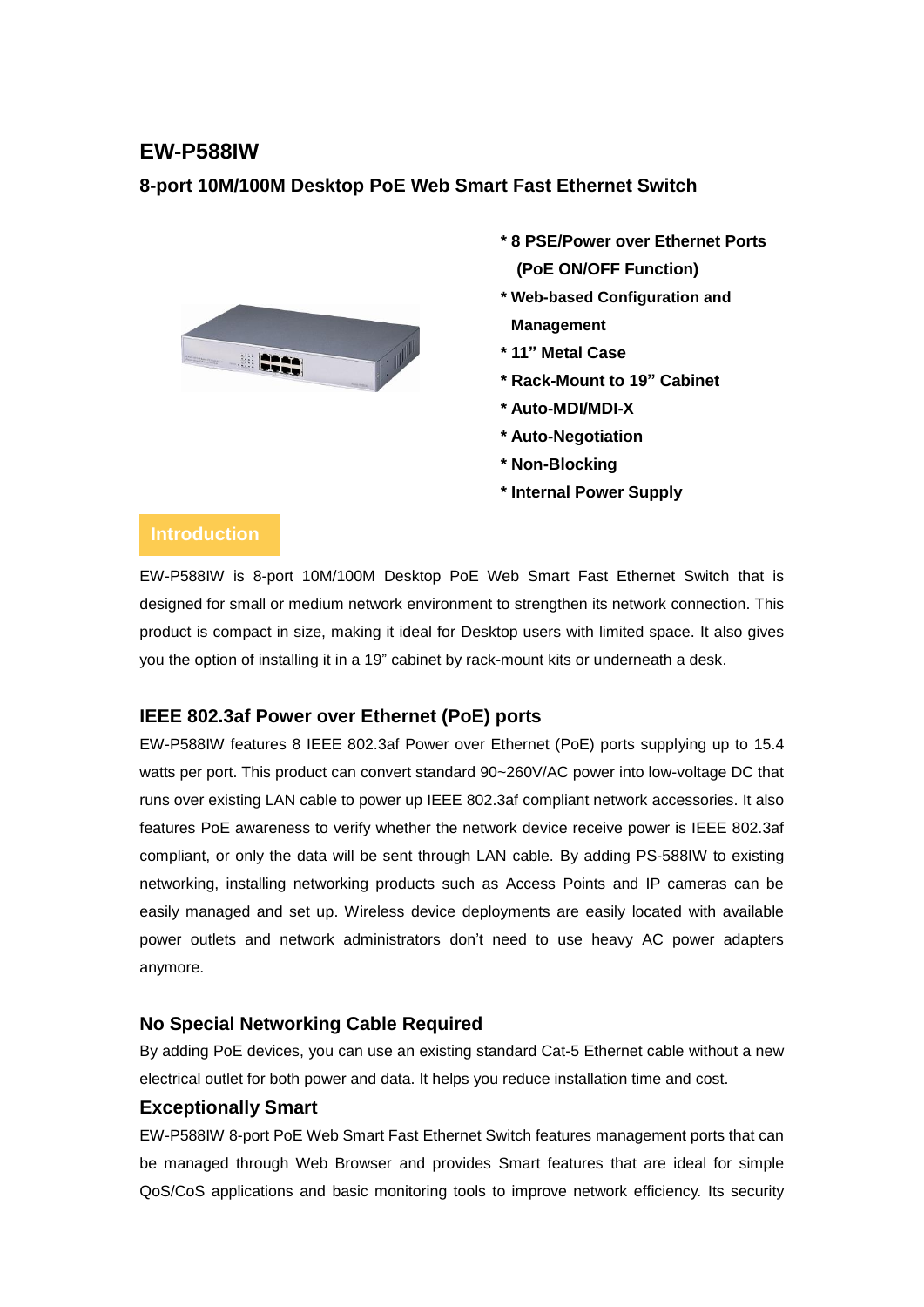and management features such as bandwidth control, and VLAN to secure your network. Through a Web-based interface, an administrator can set up VLANs to segregate traffic, QoS to prioritize mission-critical data and link aggregation to create fat traffic pipelines. All of these features offer extra protection on the network edge. Best of all, the password-protected configuration interface can be accessed remotely.

#### **Auto-MDI/MDI-X**

Every port can automatically sense your type of cable, so there is no need for crossover cables whether you are connecting this switch to another switch or to a computer.

#### **Auto-Negotiation**

Every port can automatically sense if the connected network devices are running at 10Mbps or 100Mbps and Half/Full-Duplex mode, and adjust accordingly.

#### **Non-Blocking**

This switch receives and forwards traffic seamlessly with its non-blocking wire-speed. Every port simultaneously supports up to 200Mbps of bandwidth in full-duplex mode. This feature provides full wire speed to the connected devices and allows you to run a smooth network.

#### **Store and Forward**

By this function, this switch can maximize network performance while minimizing the propagation of bad network packets.

| <b>Standards</b> | IEEE 802.3 10BaseT                                      |
|------------------|---------------------------------------------------------|
|                  | IEEE 802.3u 100BaseTX                                   |
|                  | <b>IEEE 802.3x Flow Control</b>                         |
|                  | IEEE 802.3ad Trunk (Link Aggregation)                   |
|                  | IEEE 802.3af Power Over Ethernet (PoE)                  |
|                  | IEEE 802.1q VLAN (Port Based and Tag Based)             |
|                  | <b>IEEE 802.1p Class of Service, Priority Protocols</b> |
|                  | <b>IEEE 802.1x</b>                                      |
|                  | <b>IEEE 802.1d Spanning Tree Protocol</b>               |
|                  | <b>IEEE 802.1w Rapid Spanning Tree Protocol</b>         |
| <b>Features</b>  | Number of Ports: 8 PSE/Power over Ethernet Ports        |
|                  | MAC Address: 4K                                         |
|                  | Buffer Memory: 1.625M bits                              |
|                  | Transmission Method: Store and Forward                  |

# **Technical Specifications**